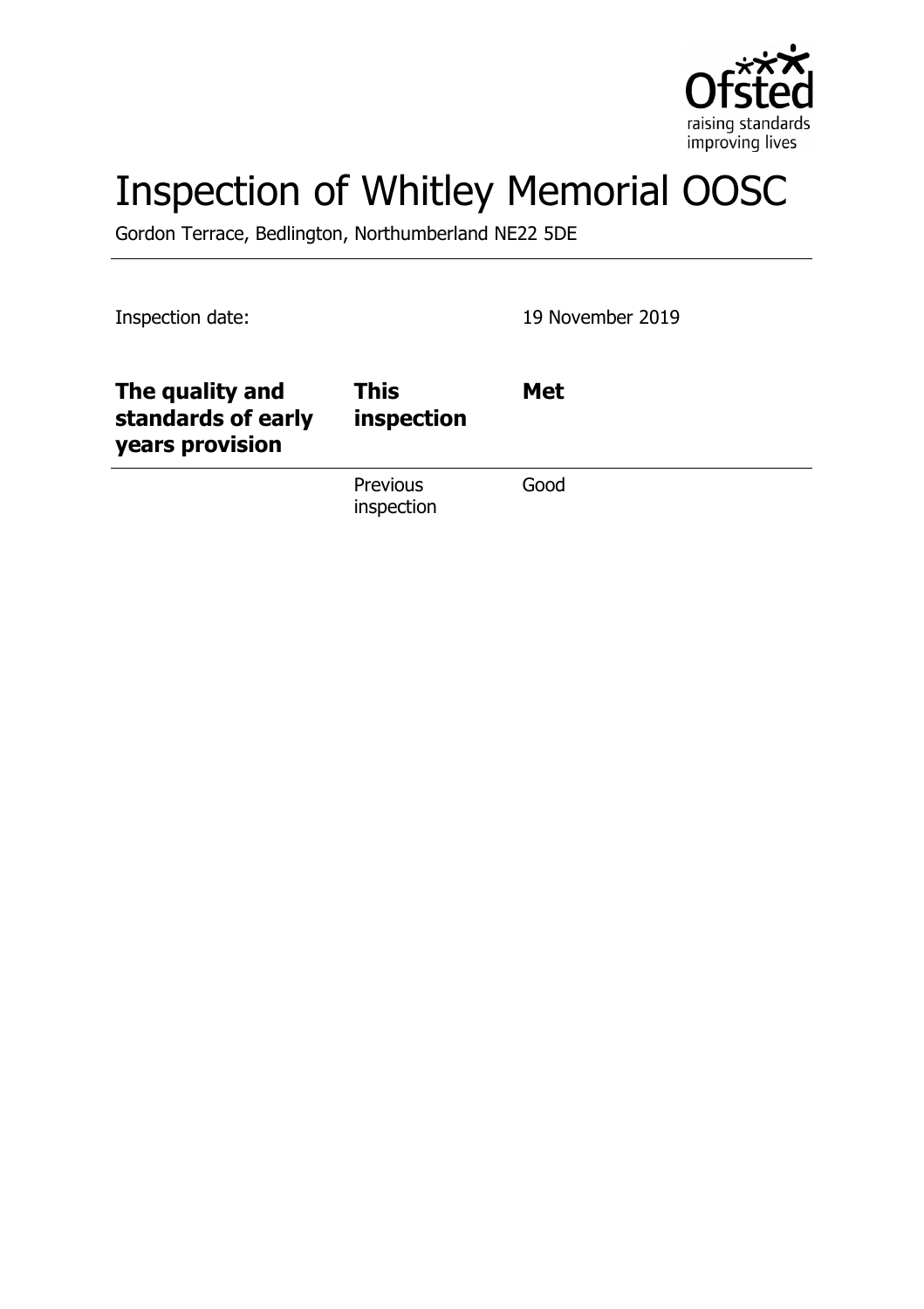

# **What is it like to attend this early years setting?**

#### **This provision meets requirements**

The manager and staff create a safe and welcoming environment for all children. Children settle immediately on arrival and are eager to help staff. Staff ensure that children feel valued and consulted in matters affecting them. They gather their suggestions about the activities proposed for future sessions. Children comment that they enjoy their time spent at the club and describe what they like to do. They are happy and confidently interact with each other and adults. When all children first arrive, they enjoy a group discussion at snack time and talk about their day. Children forge charming friendships with each other and play cooperatively.

All staff are effective role models and have high expectations for children's behaviour. Children are encouraged to take responsibility for themselves and demonstrate positive behaviour. For example, they are polite, helpful and respectful towards others. Staff encourage children to develop an awareness of the ways they can help to keep themselves and others safe. Children use their imaginations well. They are motivated and resourceful in their play. Children enjoy craft activities and are eager to take home their completed coloured drawings.

### **What does the early years setting do well and what does it need to do better?**

- $\blacksquare$  Staff demonstrate warm and caring relationships with children. They play alongside children and listen to their thoughts and ideas during group discussions. This helps children to settle quickly, feel confident and enjoy their time spent in the club. Children actively seek to involve staff in their games and activities. Staff are responsive and promote children's emotional well-being through consistently positive interactions.
- Staff are positive role models for children. Children listen respectfully to staff and behave well. Staff explain to children why they have rules in place. The older children support younger children to follow the club's simple rules, to help keep them safe.
- $\blacksquare$  Partnerships with the host school and other schools within the locality are well established. Regular communication and information are shared to ensure continuity of care in order to support children's individual needs.
- Partnerships with parents are good. Parents arrive at the club happy and confident. They are kept informed about events within the club and staff liaise between school and parents. Parents spoken to during the inspection speak highly of the club. They state that they are very happy with the care, as they know their children enjoy their time at the club, and they value the service provided.
- $\blacksquare$  Managers reflect on their practices and identify areas for development. The enthusiastic staff, who are qualified and experienced, say that they feel well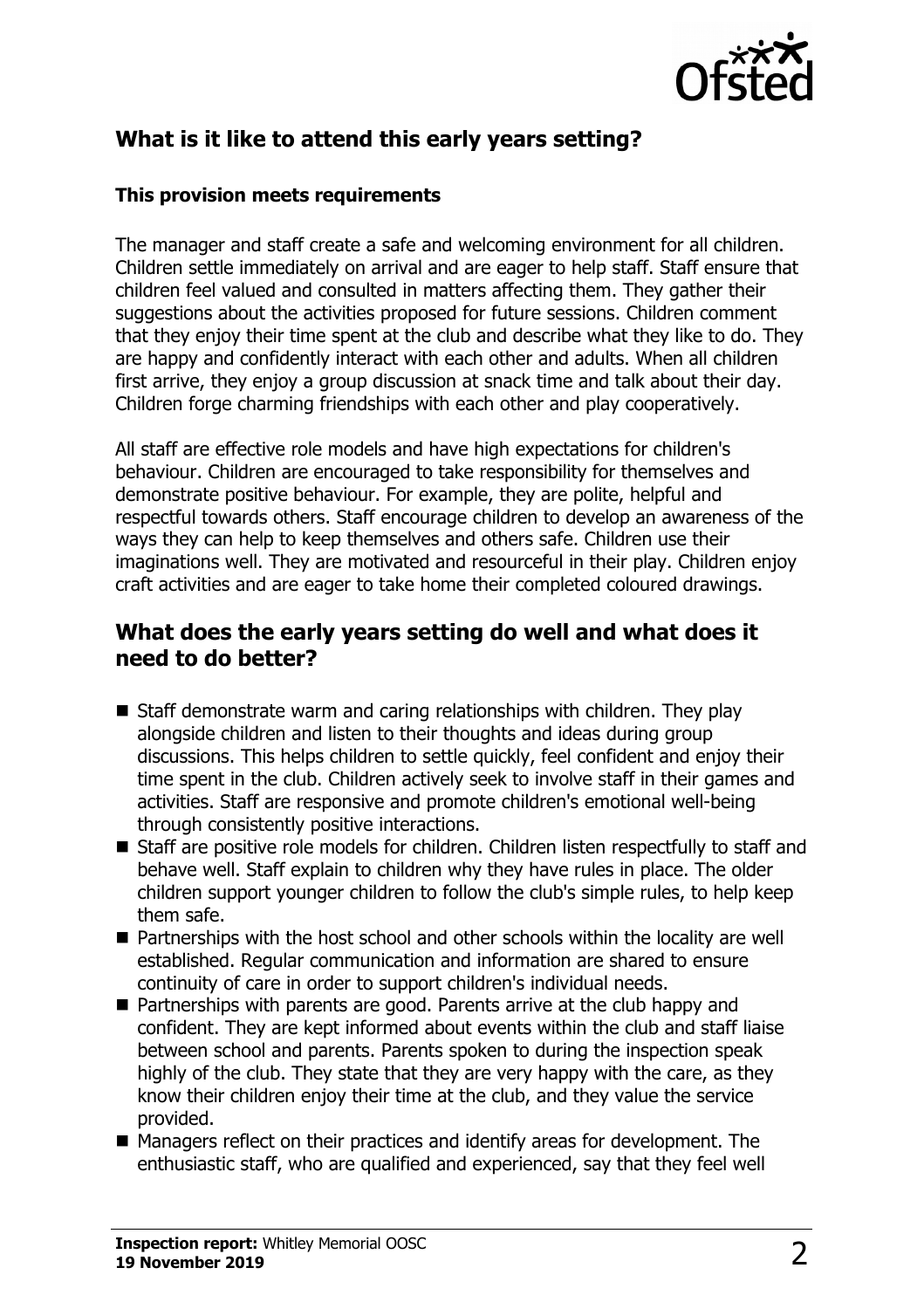

supported in their roles. They receive regular supervision sessions and are encouraged to further develop their skills.

- $\blacksquare$  Children have a wealth of opportunities to access outdoor play where they have space to complete team games and to play in small groups. Older children particularly enjoy the opportunity to play football. They are keen to select their teams and are competitive. Younger children experiment with torches and the patterns of light.
- $\blacksquare$  Children develop their creative skills and enjoy a wide range of craft activities where they build on their concentration and imagination. For example, children are keen to make Christmas decorations for the tree. They investigate how to put items inside baubles and explore balance and weight. Older children are keen to help and support younger children. Staff provide additional resources to extend the activity.
- Staff understand the needs of the different ages of children attending. All children are offered a variety of opportunities, according to their preferences. They make choices about where they wish to play. Staff and other children show respect to those who wish to play on their own. Children enjoy their time at the club and are allowed to become immersed in their play, not wanting to leave when their parents arrive.

## **Safeguarding**

The arrangements for safeguarding are effective.

The manager has a good understanding of her responsibility to raise concerns about children's welfare. Staff are confident to share information about safeguarding with the manager. They also know how to alert appropriate professionals outside the club if they suspect a child is at risk of harm. Details of any accidents or incidents are accurately logged by staff. The manager frequently checks these safeguarding logs to identify if there are any similar patterns of accidents emerging. She risk assesses all activities and removes any equipment if she identifies there are safety issues when children are using it.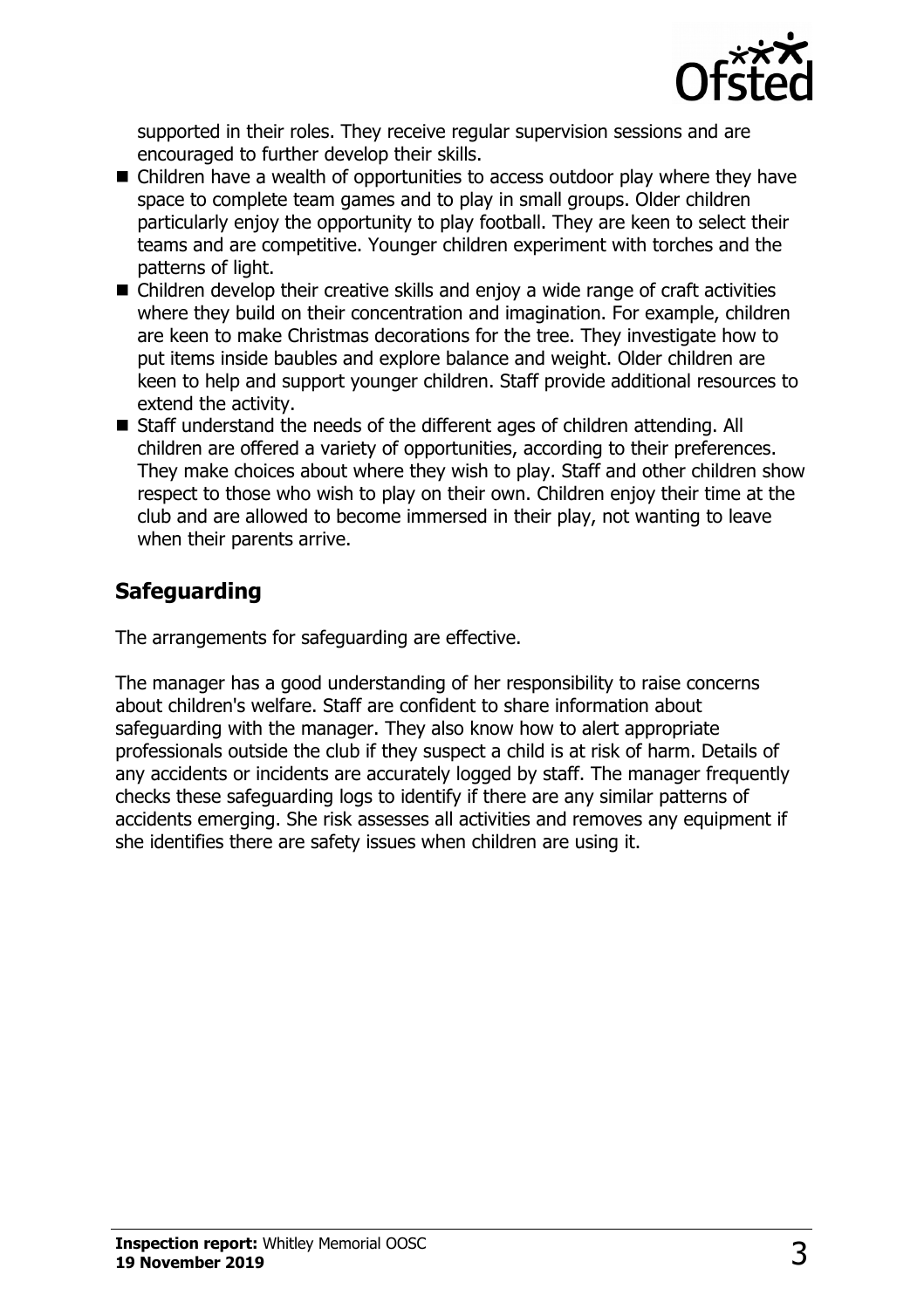

| EY233586                                                                             |  |
|--------------------------------------------------------------------------------------|--|
| Northumberland                                                                       |  |
| 10065212                                                                             |  |
| Childcare on non-domestic premises                                                   |  |
| Early Years Register, Compulsory Childcare<br>Register, Voluntary Childcare Register |  |
| Out-of-school day care                                                               |  |
| 3 to 13                                                                              |  |
| 30                                                                                   |  |
| 113                                                                                  |  |
| <b>Trinity Youth Association</b>                                                     |  |
| RP907418                                                                             |  |
| 07956 6404407                                                                        |  |
| 5 April 2016                                                                         |  |
|                                                                                      |  |

## **Information about this early years setting**

Whitley Memorial OOSC registered in 2002. The club employs four members of childcare staff. Of these, three hold appropriate early years qualifications at level 3. The club opens from Monday to Friday, all year round. Sessions are from 7.30am until 9am and 3pm until 6pm during school term times, and from 7.30am to 6pm during school holidays.

## **Information about this inspection**

#### **Inspector**

Eileen Grimes

#### **Inspection activities**

- $\blacksquare$  The inspector observed activities, indoors and outdoors, and the interactions between staff and children.
- $\blacksquare$  The inspector talked to staff and children at appropriate times during the inspection.
- $\blacksquare$  The inspector held a meeting with the club manager and provider. She looked at relevant documentation and evidence of the suitability of staff working in the club.
- $\blacksquare$  The inspector spoke to parents during the inspection and took account of their views.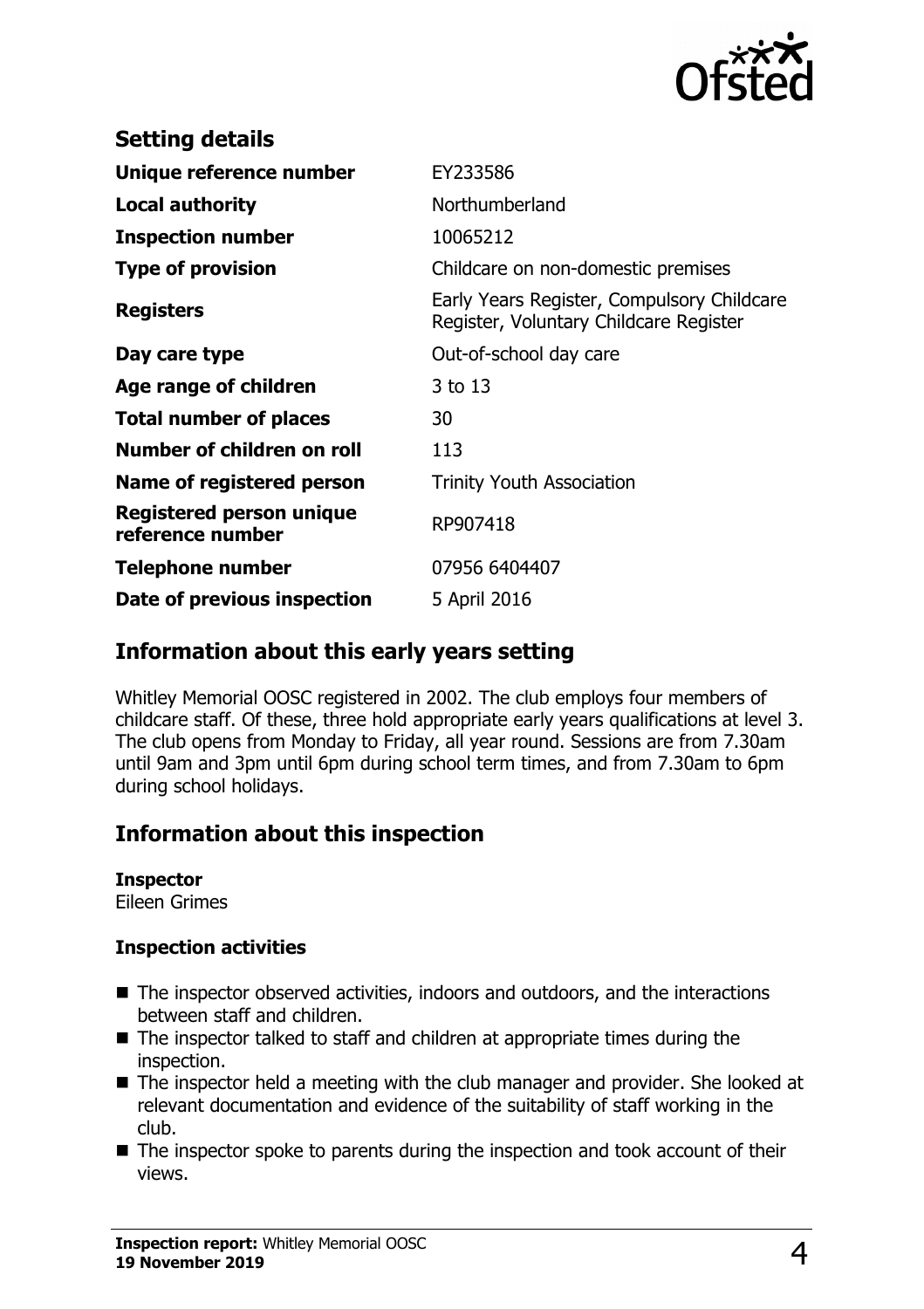

We carried out this inspection under sections 49 and 50 of the Childcare Act 2006 on the quality and standards of provision that is registered on the Early Years Register. The registered person must ensure that this provision complies with the statutory framework for children's learning, development and care, known as the early years foundation stage.

If you are not happy with the inspection or the report, you can [complain to Ofsted.](http://www.gov.uk/complain-ofsted-report)